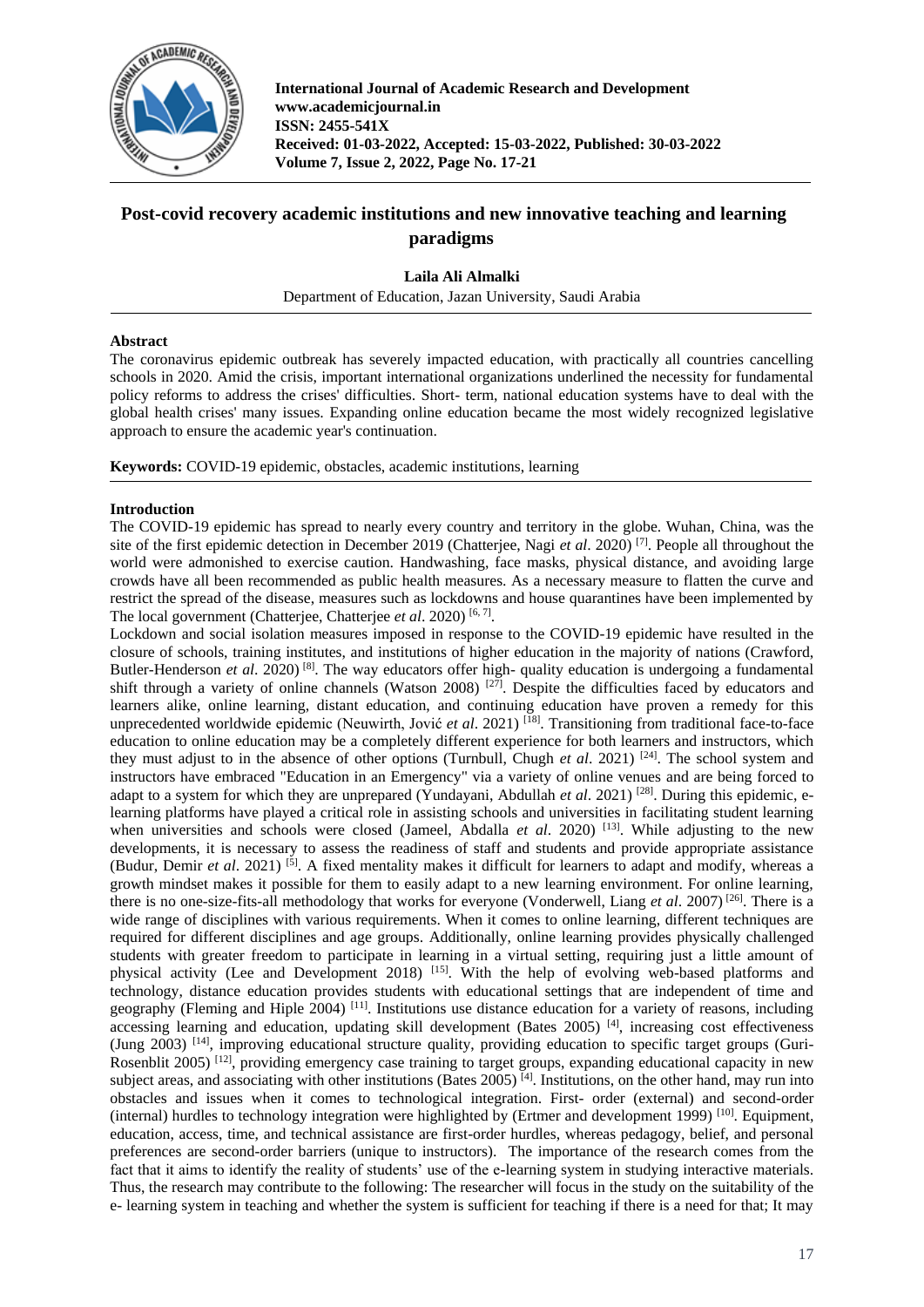contribute to evaluating defects that affect the extent to which students comprehend some of the skills of courses taught online. The purpose of this article is to present an in-depth report on the influence of the COVID-19 pandemic on online teaching and learning of various papers, as well as recommendations for the future.

#### **Material and Methods**

The researcher in this study will employ a hybrid qualitative and quantitative approaches. First the research will conduct a vast literature review of all aspects related to the matter including the impact of COVID-19 to schools, the position of schools, and the obstacles facing using E- learning during COVID-19 pandemic. The systematic literature review (SLR) approach was used in this investigation. SLR is seen as a beneficial type of research that adheres to scientific method principles by being "intended to seek, analyse, and synthesise the best available evidence" in connection to the study aim, in order to deliver "informative and evidence-based" research.

## **Conceptual Framework**

**Interactive program:** It is an educational program prepared on the computer with all the elements of multimedia that works to provoke the student and draw the largest possible number of his senses towards learning through the educational content of the interactive program in a way that the student has the opportunity to control his or her ability within all the programs according to the content of the information (Allen 2016).

**Barrier or obstacle:** Because e-learning integration in teaching and learning is a complicated issue, many teachers may face a variety of obstacles or hurdles (Schoepp and perspectives 2005). These problems are also referred to as 'barriers.' A barrier is defined as "a fence or an impediment that limits movement or access" by the (Curl and Wilson 2015). Furthermore, offers another definition of a barrier as "any situation that makes progress or achievement of an aim difficult." The Schoepp definition of the barrier was applied in this investigation.

## **Search strategy**

A systematic search for articles published on "e learning and "COVID 19" and challenges and school " was performed in google schoolar, science direct and Global Health, from 2019 through 2022. Primary search terms were COVID 19, e-learning (all synonyms) and obstacles (all synonyms) using 'Textword searching' – searching for a word or phrase appearing anywhere in the document, where the document is the citation (article title, journal name, author), not the full text of an article, and 'Thesaurus (MeSH, EMTREE) searching', employing Boolean operators and truncations, such as ("e-learning" OR "online learn\*" OR "distance learn\*" OR "computer- assisted instruction" OR "web-based learning" OR "internet-based learning" AND ("education" OR "school learning" OR AND ("challenges" OR "barriers" OR "enablers" OR "facilitator\*")

## **Results**

According to the search for selected key words through the period from 2019 to 2022, the results showed in Table 1 indicated that out of 4768 were scored on Science direct, 3589 were scored on Google scholar and 478 on EBSCO data base.We developed a table to capture the nature of the studies according to the key words of the study. The results showed in table 1

| <b>Search engine</b> | Year |      |      |      |              |
|----------------------|------|------|------|------|--------------|
|                      | 2019 | 2020 | 2021 | 2022 | <b>Total</b> |
| Science direct       |      | 572  | 2835 | 1358 | 4768         |
| Google scholar       | 415  | 1540 | 1400 | 234  | 3589         |
| <b>EBSCO</b>         | ხპ   | 156  | 156  | 103  |              |
|                      | 481  | 2268 | 4391 | 1695 |              |

**Table 1:** Published article on different search engine regarding E-learning and obstacles during pandemic



**Fig 1:** Publishing and peer review of preprints during the COVID-19 pandemic. Regarding the study area.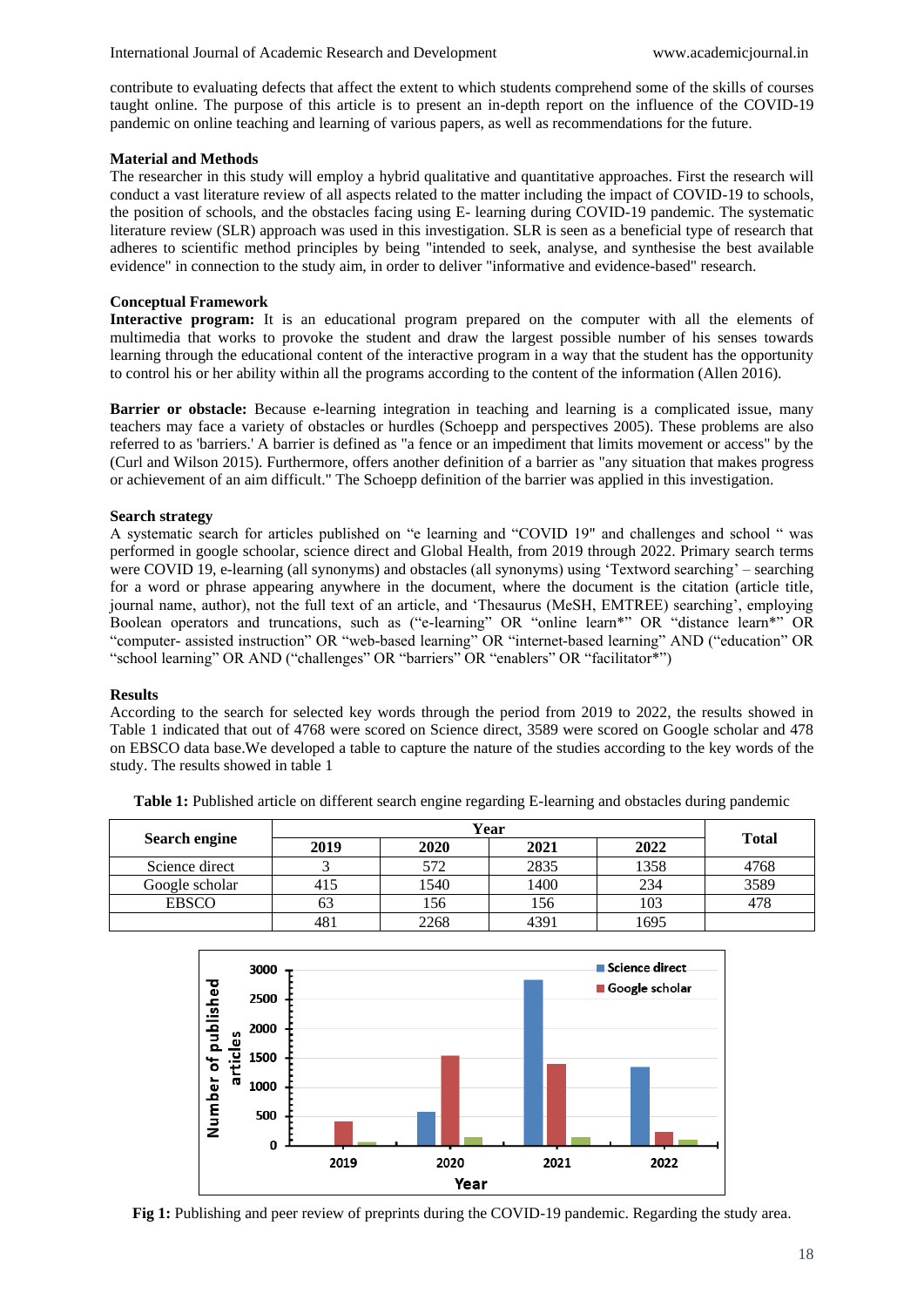This study makes use of data from three sources, namely Science Direct, Google Schoolar, and the EBSCO database, which provides a large number of articles that are consistent with the research questions that were fitted to the Boolean search that was conducted. As a result of the summary, it was discovered that seven criteria were important in the implementation of e-learning: platforms, assessment models and evaluations; difficulties; and challenges. Based on these seven characteristics, it is possible to develop an e-learning model that can be employed at all levels of education and is adaptable to different learning environments.

#### **Conclusion**

Coronavirus illness, also known as Covid-19, is a health condition that is affecting many aspects of people's lives today, including their everyday lives, their professional lives, and the educational system across the world. It first emerged in Wuhan City, China, in December 2019. The World Health Organization (WHO) (Organization 2020) proclaimed Covid-19 a worldwide state of emergency on 30 January 2020, and a global pandemic on 11 March 2020, after it first occurred in Wuhan City in December 2019. It has been necessary to implement special constraints and procedures to slow the spread of this life-threatening infection on occasion. These have included travel restrictions, the closing of restaurants, entertainment venues, theatres, and cinemas, among other things. One of these drawbacks is that face-to-face instruction is not possible in this setting. Distance education methods have been utilised to limit interaction while y*et al*lowing students to finish their education (Sözüdoğru, Tuncay *et al*. 2022). Distance education has begun to be applied in this manner, beginning with preschool education and progressing to higher education. Distance education has begun to be applied in this manner, beginning with preschool education and progressing to higher education. The epidemic has had a major influence on education globally. Initially, most nations shuttered schools and used remote learning as a replacement. 197 nations stopped schools between February and June 2020, according to UNESCO data (Zancajo, Verger *et al.* 2022)<sup>[29]</sup>. Due to school closures, by late April, about 85% of primary through secondary pupils were out of school globally (Azevedo, Hasan *et al*. 2021) [3]. As the epidemic progressed, several nations had to temporarily or partially close schools during 2020 and early 2021 (Magnusson, Nygård *et al*. 2021).

The quick transition to the digital world during school shutdown periods revealed significant disparities in access to digital technology, not just across nations but also across socioeconomic categories within countries. The sharp digital gap exacerbated and magnified the social split, increasing inequality and having a direct influence on how learning losses were distributed among socioeconomic groups after school closures (Pokhrel and Chhetri 2021). According to our study, one of major obstacles affect e learning in some countries is internet bandwidth is limited in many developing nations due to a lack of connection points, and data packages are prohibitively expensive in contrast to the average income of the population, rendering accessibility and affordability insufficient. To improve this condition, policy involvement is essential. Additional study and inquiry into effective pedagogy for online teaching and learning is needed. Another topic of research is the requirement for building tools for genuine evaluations and quick feedback. The cost and accessibility of educational tools for all learners from diverse economic backgrounds is noted as a difficulty, which the creator of educational tools might address through customization. Intervention at the policy level is also critical. The other area of research and development is to make online education more creative, imaginative, and participatory through the use of userfriendly tools. This would aid and prepare the educational system for such future uncertainty.

Organizations that were previously opposed to change would be persuaded to adopt the new technology in the wake of this disaster. In order to deal with the current scenario, educational sectors were having a tough time; professional education was particularly difficult to deal with. Online e-learning is defined as learning experiences that take place through the use of different electronic devices (e.g., computers, laptops, cellphones, and so on) that are connected to the internet in either a synchronous or asynchronous setting. Online e-learning has the potential to be a platform that helps to make the educational process more student-centered, innovative, and adaptable. In particular, when it comes to offering content to students in rural and isolated places, online distribution of courses is both cost-effective and conveniently accessible. International organisations such as the United Nations (UN) and the World Health Organization (WHO) regard online e-learning as a valuable instrument for satisfying educational requirements (Vaz-Fernandes and Caeiro 2019), particularly in poor countries. A wide range of innovative techniques have been developed by several institutions to fight the situation, with online courses being delivered using various software/apps such as Google Classroom, Zoom, and Microsoft Teams. This virtual class of e-learning was established in order to not only complete the course but also to maintain constant contact with the learners during the COVID-19 pandemic. The goal of this virtual class of e- learning was to increase the students' certainty and confidence in their faculty during the pandemic.

Several research examined the integration of educational e-learning platforms with video conferencing applications that were prevalent in teaching and learning at the time, such as Zoom (Alameri, Masadeh *et al*. 2020) <sup>[1]</sup>, Microsoft Teams (Nguyen and Duong 2021) <sup>[19]</sup>, Moodle (Lisnani and Putri 2020) <sup>[16]</sup>, and Google Classroom (Zulkefli, Hashim *et al*. 2020) [30], in order to overcome social distance concerns. During the pandemic's spread, the usefulness of these video conferencing platforms was demonstrated, and they provided an adequate answer to the issues associated with emergency online education.

#### **Recommendation**

In the investigation, several of the difficulties associated to Covid-19 pandemic time were discovered. It is imperative to take preventative steps in the case of pandemics or other emergency scenarios. The study's findings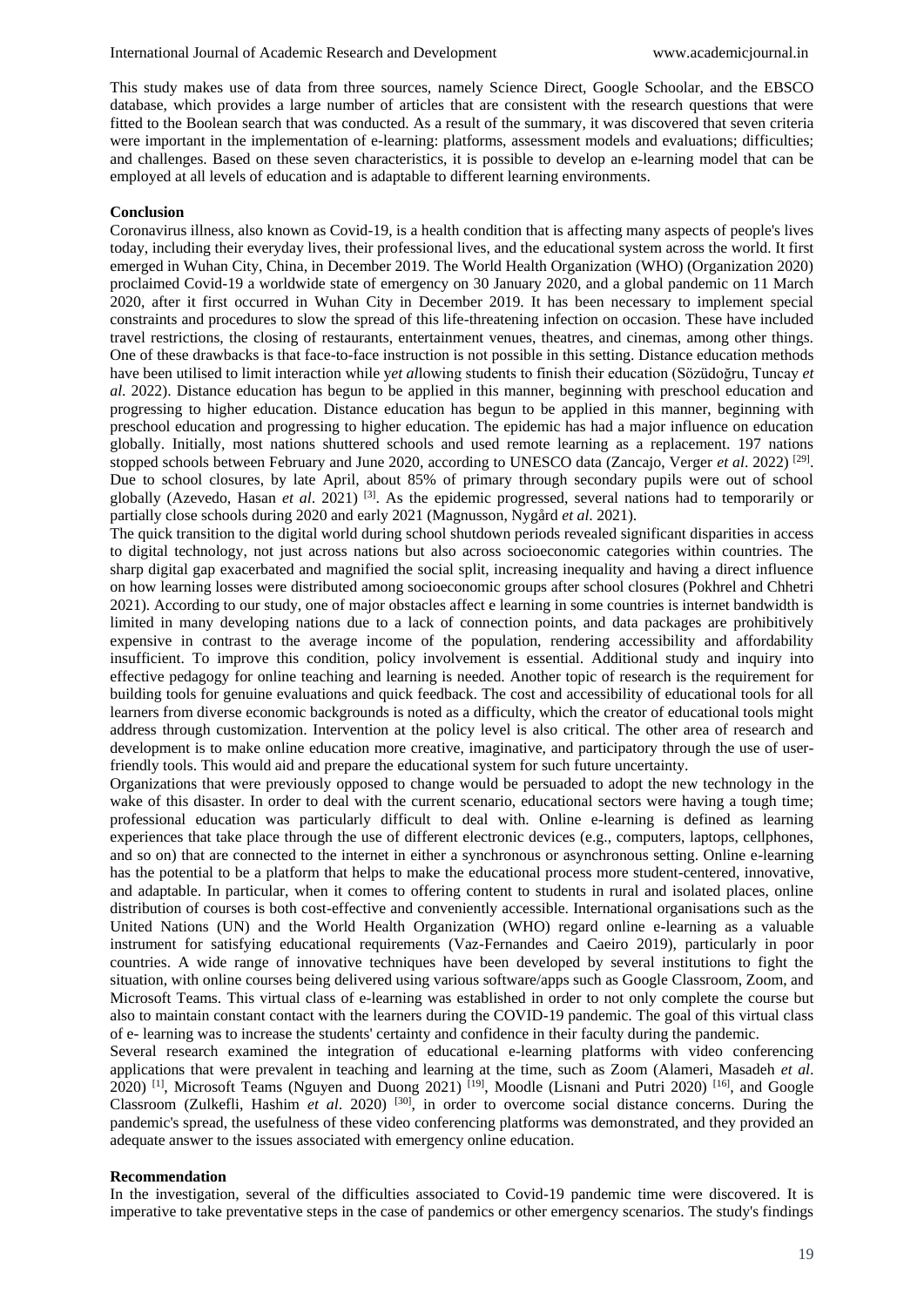can be used to better understand the challenges that educators, parents, and school administrators are facing as the Covid-19 epidemic continues to expand over the world. Because the difficulties that students are expressing seem to be linked to those of other stockholders, this is the main reason why. A university's faculty of education will be the focus of this research. The case might also be examined in other departments or faculties. Students, teachers, parents, and school directors can all be surveyed at the primary school level using a variety of ways. Finally, it is anticipated that resolving the issues raised by the research will be beneficial to the project's implementers.

#### **References**

- 1. Alameri J, Masadeh R, Hamadallah E, Ismail HB, Fakhouri HNJJI. "Students' Perceptions of E-learning platforms (Moodle, Microsoft Teams and Zoom platforms) in The University of Jordan Education and its Relation to self-study and Academic Achievement During COVID-19 pandemic.",2020:2692:2800.
- 2. Allen MW. Michael Allen's guide to e-learning: Building interactive, fun, and effective learning programs for any company, John Wiley & Sons, 2016.
- 3. Azevedo JP, Hasan A, Goldemberg D, Geven K, Iqbal SAJTWBRO. "Simulating the potential impacts of COVID-19 school closures on schooling and learning outcomes: A set of global estimates.",2021:36(1):1- 40.
- 4. Bates AT. Technology, e-learning and distance education, Routledge, 2005.
- 5. Budur T, Demir A, Cura FJIJoSS, Studies E. "University readiness to online education during Covid-19 pandemic,2021:8(1):180-200.
- 6. Chatterjee K, Chatterjee K, Kumar A, Shankar SJMJAFI. "Healthcare impact of COVID-19 epidemic in India: A stochastic mathematical model,2020:76(2):147-155.
- 7. Chatterjee P, Nagi N, Agarwal A, Das B, Banerjee S, Sarkar S *et al*. "The 2019 novel coronavirus disease (COVID-19) pandemic: A review of the current evidence.",2020:151(2-3):147.
- 8. Crawford J, Butler-Henderson K, Rudolph J, Malkawi B, Glowatz M, Burton R *et al* Teaching "COVID-19: 20 countries' higher education intra- period digital pedagogy responses.",2020:3(1):1-20.
- 9. Curl JS, Wilson S. The Oxford dictionary of architecture, OUP Oxford, 2015.
- 10. Ertmer PAJEtr. Development "Addressing first-and second-order barriers to change: Strategies for technology integration.",1999:47(4):47-61.
- 11. Fleming S, Hiple DJCJ. "Distance education to distributed learning: Multiple formats and technologies in language instruction.", 2004, 63-82.
- 12. Guri-Rosenblit SJHe. "'Distance education'and 'e-learning': Not the same thing.",2005:49(4):467-493.
- 13. Jameel AS, Abdalla SN, Karem MA. Behavioural Intention to Use E-Learning from student's perspective during COVID-19 Pandemic. 2020 2nd Annual International Conference on Information and Sciences (AiCIS), IEEE, 2020.
- 14. Jung IJHode. "Cost-effectiveness of online education.", 2003, 717-726.
- 15. Lee KJETR. Development "Everyone already has their community beyond the screen: reconceptualizing online learning and expanding boundaries.",2018:66(5):1255-1268.
- 16. Lisnani L, Putri R. Designing Moodle features as e-learning for learning mathematics in COVID-19 pandemic. Journal of Physics: Conference Series, IOP Publishing, 2020.
- 17. Magnusson K, Nygård K, Methi F, Vold L, Telle KJE. "Occupational risk of COVID-19 in the first versus second epidemic wave in Norway,2020-2021:26(40):2001875.
- 18. Neuwirth LS, Jović S, BRJJoA, Mukherji. C. Education "Reimagining higher education during and post-COVID-19: Challenges and opportunities.",2021:27(2):141-156.
- 19. Nguyen HUN, LNTJAOJ Duong. "The challenges of e-learning through Microsoft Teams for EFL students at Van Lang University in COVID-19.",2021:12(4):18- 29.
- 20. Organization WH. "WHO Coronavirus disease (COVID-19) pandemic." Available in: https://www. who. int/emergencies/diseases/novel-coronavirus-. Accessed 20th May, 2020.
- 21. Pokhrel S, Chhetri RJHEftF. "A literature review on impact of COVID-19 pandemic on teaching and learning.",2021:8(1):133-141.
- 22. Schoepp KJL, tiheG. Perspectives "Barriers to technology integration in a technology-rich environment."
- 23. Sözüdoğru, O., N. J. H. o. R. o. C. T. i. A. E. Tuncay, Business, and Administration (2022). "A Review of Distant Administration in the Context of Openness Problems of Open Distance Learning Administrators, Teachers, and Students.", 2005, 19-43.
- 24. Turnbull D, Chugh R, Luck JJEI. Technologies "Transitioning to E-Learning during the COVID-19 pandemic: How have Higher Education Institutions responded to the challenge?",2021:26(5):6401-6419.
- 25. Vaz-Fernandes P, Caeiro SJIjoetihe. "Students' perceptions of a food safety and quality e-learning course: a CASE study for a MSC in food consumption.",2019:16(1):1-22.
- 26. Vonderwell S, Liang X, Alderman KJJoRoTiE. "Asynchronous discussions and assessment in online learning.",2007:39(3):309-328.
- 27. Watson JJNACfOL. "Blended Learning: The Convergence of Online and Face- to-Face Education. Promising Practices in Online Learning, 2008."
- 28. Yundayani A, Abdullah F, Tandiana ST, Sutrisno BJJoLL. Studies "Students' cognitive engagement during emergency remote teaching: Evidence from the Indonesian EFL milieu.",2021:17(1):17-33.